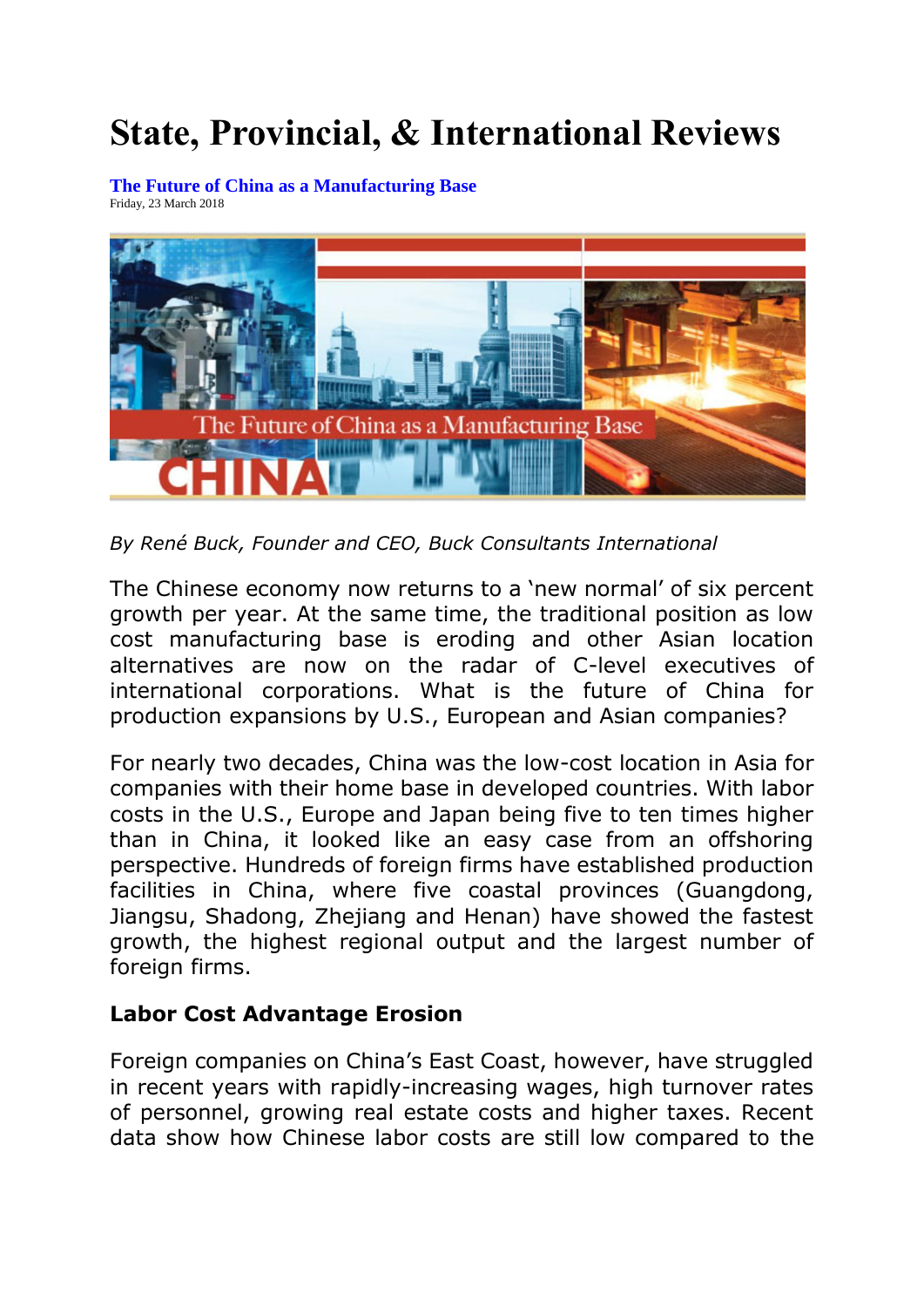U.S. and Europe, but an annual increase of 10-15 percent indicates that China's cost advantages are beginning to slip (Figure 1).



Source: Van den Bosche, 2017

## **Strategies**

Confronted with these challenges, foreign companies in China can now adopt four different strategies.

The first strategy is reshoring (i.e. -- returning production capacity back to the U.S., Japan or Europe). There are certainly cases where companies chose this path, fueled by fears for possible future tax/import duties ('America First'; U.S. withdrawal from the TransPacific Partnership) and also enhanced by the wish to have shorter and less complex supply chains. For example, replacing an offshore country like China by setting up a low cost plant in nearby Mexico. But the Chinese economy is nowadays the second largest economy in the world with 15 percent of the world economy still growing at rates which are unknown in the Western world. Also, the growth of the Chinese middle class' purchasing power requires from international corporations a production presence in China.

Take for example the Chinese car market. In 2016 alone, 20 million new cars were sold (up 14 percent) adding to a fleet of 190 million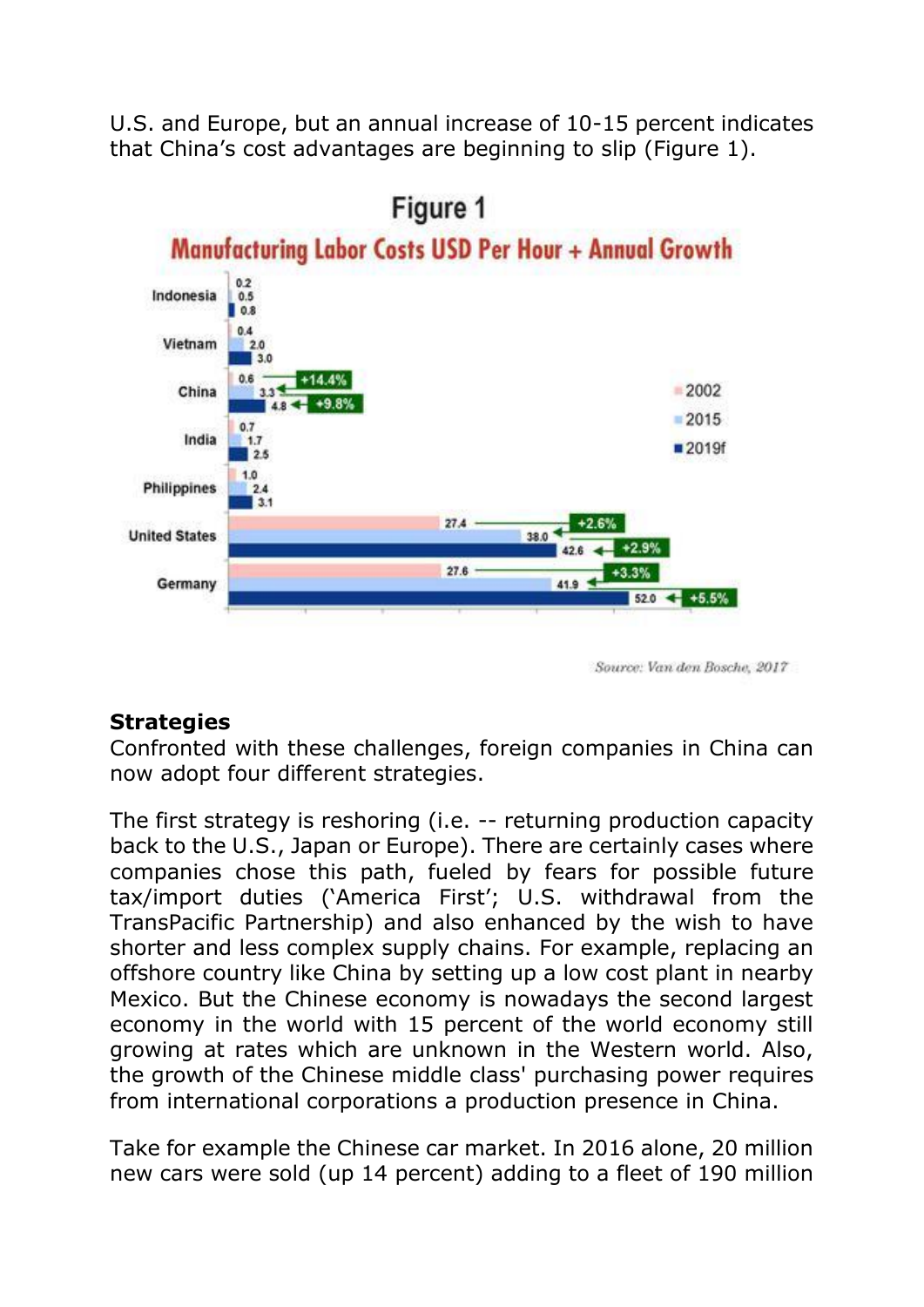cars. All U.S., Japanese and European OEMs see the growth potential in China, mainly in a joint-venture partnership with a Chinese company. But China is also on the forefront of the development of green (electric) and automated (driverless) cars. So, while foreign direct investments in China continue to grow, the driving force to continue this trend has changed dramatically: from a low-cost production base serving customers and clients in the U.S., Europe and Japan to serving with local production the growing demands of Chinese customers and businesses.

The second strategy consists of improving and innovating production technologies/processes currently used in order to make the plants more efficient and modern. In 2015, the Chinese government introduced its Made in China 2025 plan with far reaching policies to transition up the value curve. Making manufacturing more high tech, implementing digitalization strategies and boosting R&D will make production and assembly plants more competitive. The central government pushes companies to improve manufacturing innovations, adopt Internet of Things production methods, as well as accelerate the level of automation and use of robots in the production process. The production technology focus will keep a large number of production plants future proof. Even if labor costs further increase, these technologies will reduce the labor cost share in the total product price.

The third strategy is (re)locating more production plants to the central and western part of China. As Figure 2 shows, the fastestgrowing regions include now Chongqing, Guizhou and Jiangxi. These regions offer lower labor costs, available workforce and governmental programs which encourage and incentivize foreign companies to invest in these less developed and western regions.

Be aware that good data on labor costs are important in location decisions. On the one hand, there are the officially-published minimum wages, varying from USD \$350 to \$230 per month in a central-south province like Sichuan, with major cities like Chengdu. But the actual average manufacturing costs are far higher: in Shanghai (USD \$1,200) and in Sichuan (USD \$720) per month. Two lessons to learn: do not count on minimum wage information, and be aware of the growing regional differences within China - not only for labor costs, but also for labor availability, skill level,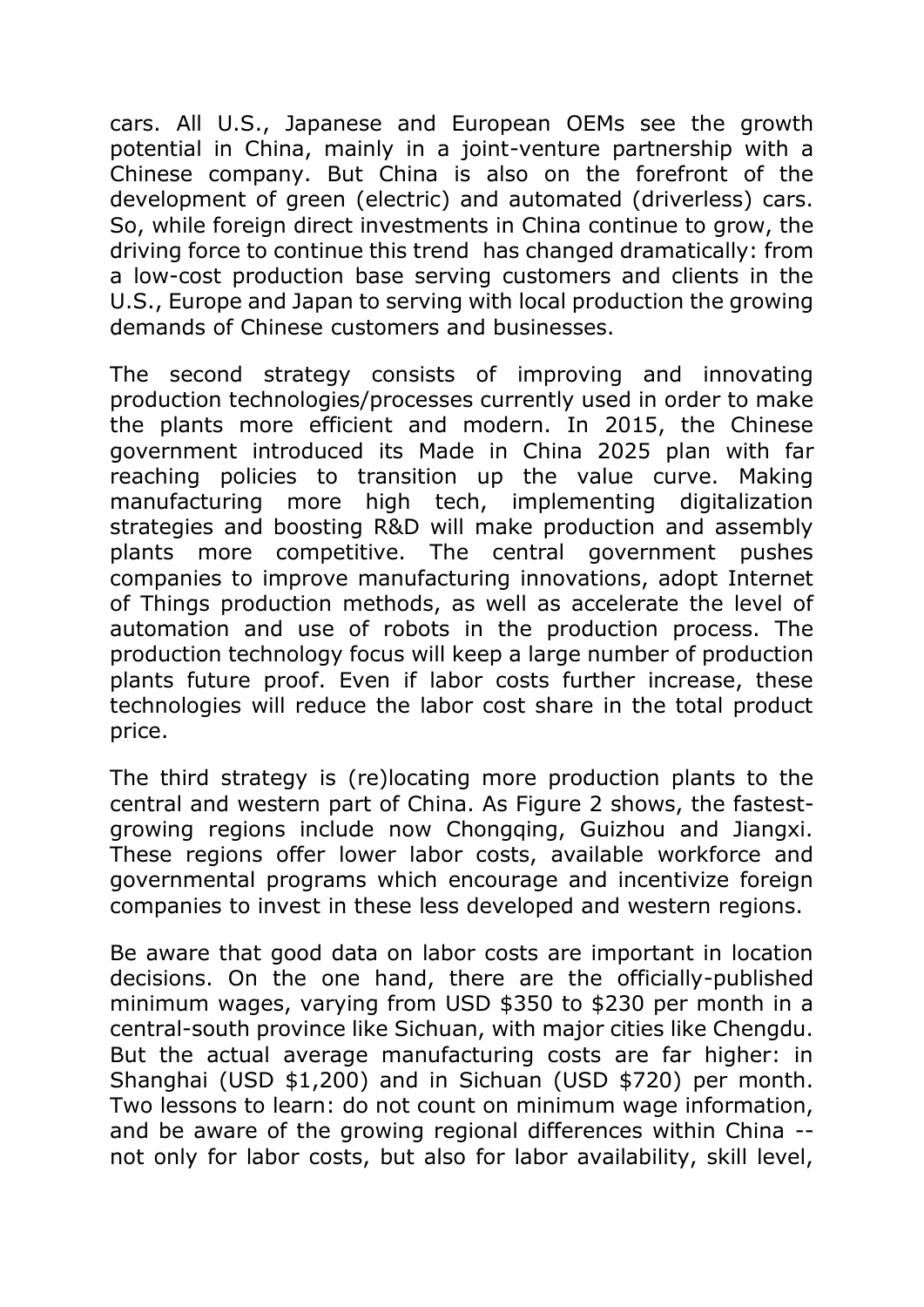labor turnover rates, cost of land, and financial advantages in special economic zones.

The fourth strategy is choosing non-Chinese lower cost countries in Southeast Asia. Upcoming countries are the MITI-V (Mighty 5): Malaysia, India, Thailand, Indonesia and Vietnam. These countries are not (yet) easy places to do business (e.g. -- challenges in skills, infrastructure, regulatory issues), but from a cost perspective, very interesting (see Figure 1).



Particularly in industrial products and high-tech assembly, we see fast-growing investments in these countries, sometimes also enhanced by import restrictions. For example, in the medical technology and automotive industry, local production (or high level of local content) is regularly imperative for selling products in those emerging economies. As consultants, we are noticing a growing interest by companies to invest in these countries. In the medical technology industry, Malaysia already attracted investments from Boston Scientific, Abbott and Shimadzu. There are also vibrant automotive production clusters in India, (Northern India) New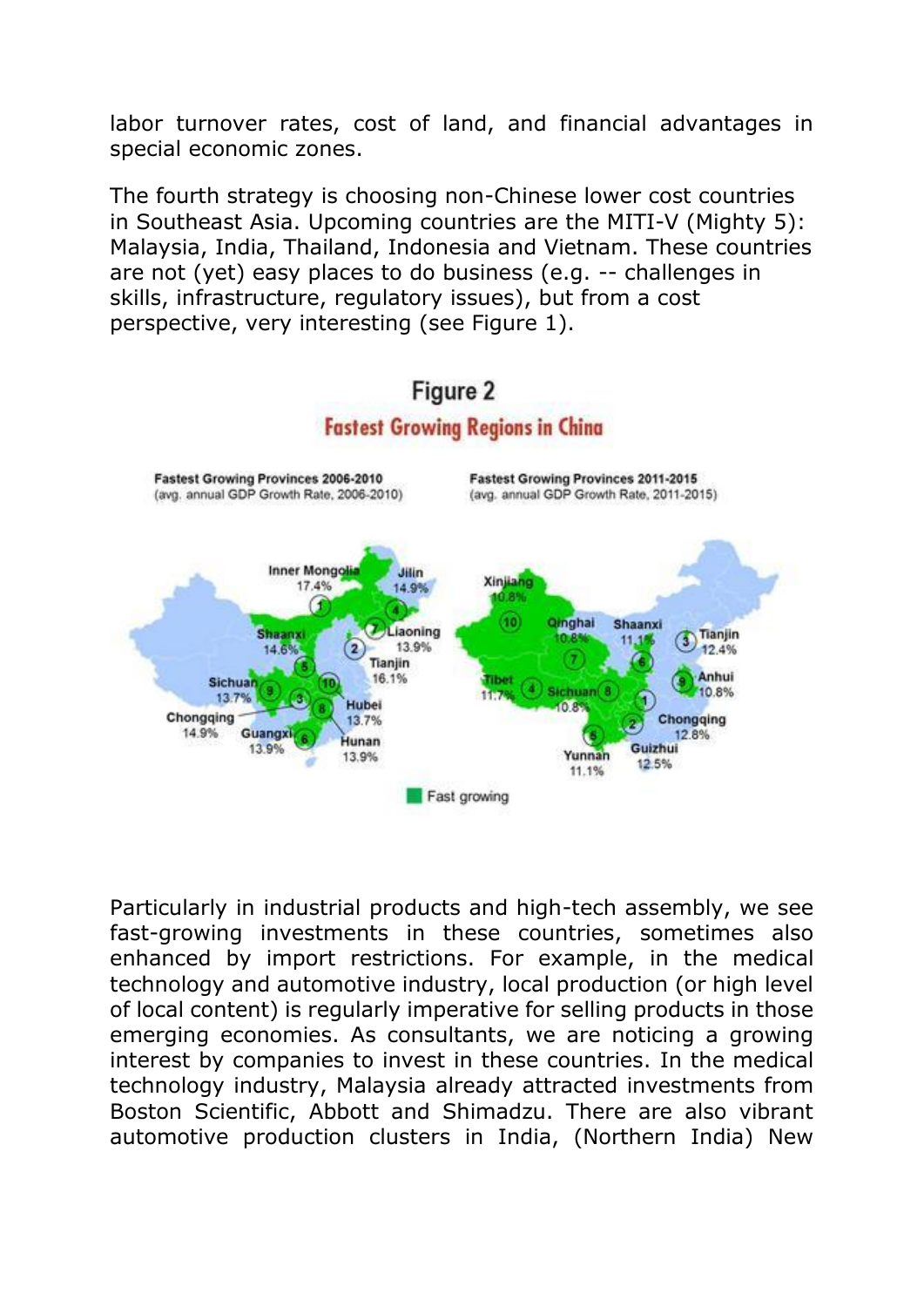Delhi, the Eastern Mumbai-Pune region and the Southern Bangaladesh-Chennai region.

## **Footprint Optimisation**

For many companies, the development and implementation of a future proof manufacturing footprint in Asia is now on the top of the agenda in boardrooms. In assisting companies with developing the right footprint (where to produce, at what volumes, and what type of products), Buck Consultants International uses a proprietary scenario modeling tool (including sensitivity analyses), which assesses various scenarios from a cost, customer and risk perspective. Scenarios typically include status quo scenarios, customer centric scenarios, lowest production cost scenarios and scenarios which are based on a mix of drivers.

A manufacturing footprint review often leads to new programs to establish or consolidate new plants and/or expand, relocate or close production plants. Finding the right location in Asia's complex business environment requires an integrated approach of three different categories of location factors:

- Cost factors -- e.g. labor costs, inbound and outbound distribution costs, procurement costs, utility costs, taxes, etc.;
- Quality of the business environment factors -- such as availability of labor with the right skills, accessibility, reliability of utilities, ease of doing business;
- Business disruption risks -- varying from economic and financial risks (inflation, currency exchange rate volatility), legal and transparency risks to security and national disaster risks.

The combination of all these factors in a structured decision process built on solid, accurate and "apples-to-apples" data necessitates the support of specialists in order to avoid expensive mistakes.

**Bio**: René Buck is founder and CEO of Buck Consultants International, one of the leading global firms specializing in location decision support (for production plants, R&D centers, distribution centers, data centers, and support centers), manufacturing footprint optimization and supply chain design. The company employs 65 professionals at 11 offices in the U.S. (Atlanta, San